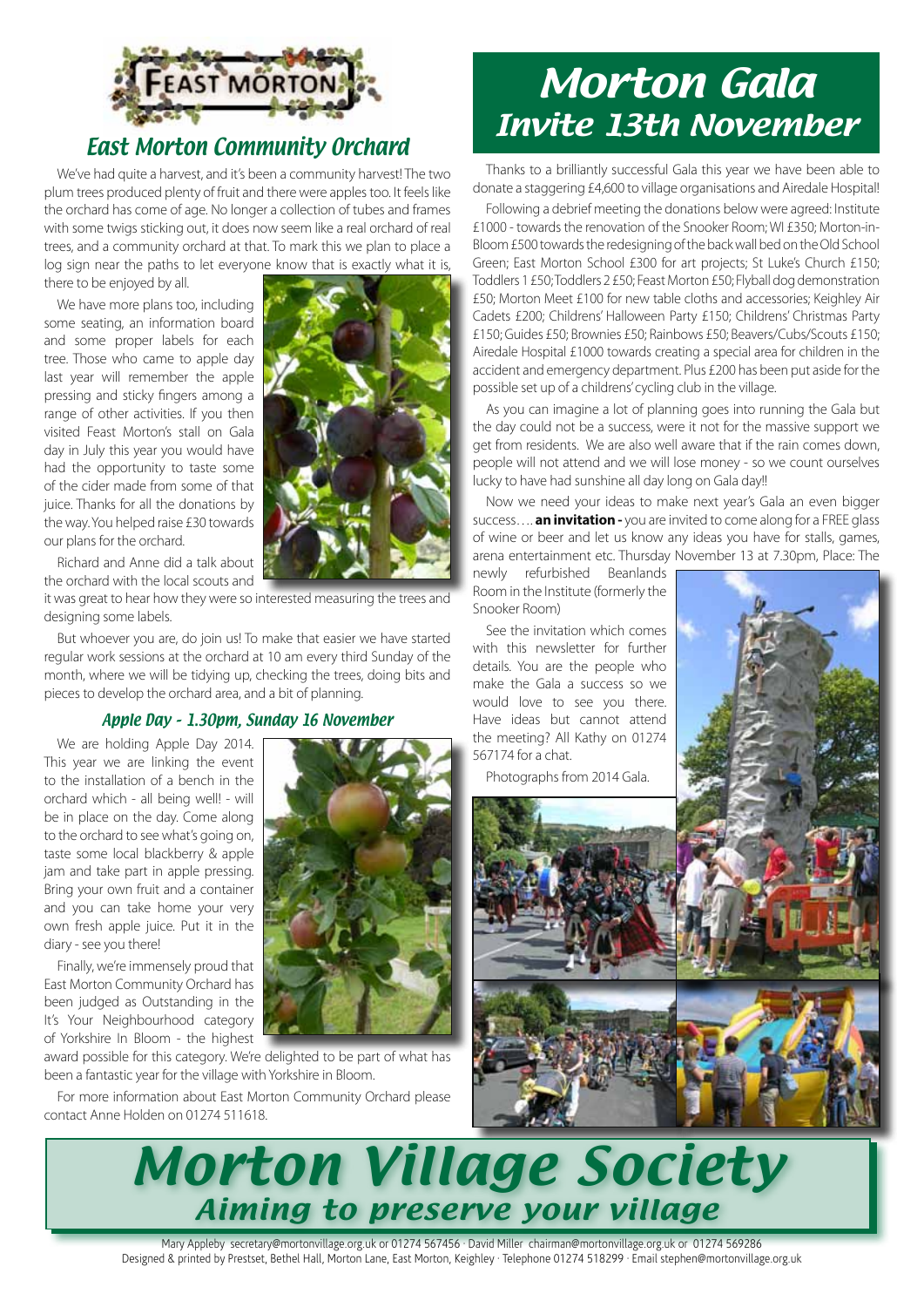

# Minutes of 33rd AGM and Newsletter No 79 - 2014

www.mortonvillage.org.uk



# It's GOLD for Morton-in-Bloom

Yes, at our 4th attempt we received the top award from Yorkshire-in-Bloom. Though our emphasis is on trying to add to the attractiveness of life in East Morton we can't deny being "chuffed" at winning the top honour, plus an extra Discretionary Yorkshire Rose Award for our display celebrating Britain-in-Bloom's 50th anniversary.

It hasn't been an easy year particularly with the dry weather in early summer which delayed the development of many plants, the demand for watering and the reduced level of street cleaning by the council. Gold has not come solely through the efforts of our regular working team. Significantly, more households made an effort with flower displays at the front of their properties. The Busfeild Arms' riotous colour is a magnificent addition to the charm of Main Street and it isn't surprising that the pub won gold again for their individual entry in the competition. Congratulations also to *Feast Morton* for their work on the orchard and attaining 'Outstanding' in the Community Awards category. The judges, who look beyond our standard of horticulture and to the equality of our communal life were impressed by our being able to introduce them to so many villagers who contribute to our village life through the varied activities offered at that vital hub - the Institute. It was also noted that we invited them to judge us the day after the village Gala because we had justified confidence in the Gala group's conscientious approach to cleaning up before the next morning. Well done to them.

These are a few of the judges' comments in their final report:

- "the village is very clean and tidy"
- "the judges were impressed by the number and friendliness of all the people we met"
- "good mix of plant material using both permanent and annual"
- "maximising opportunities to develop available land on the recreation ground and wildflower meadows"
- • "involvement of the school was outstanding, especially the enthusiasm and knowledge of the children"
- "runner beans using a tree for support and community planters cared for by villagers"

Our thanks to all who have helped us this year and to those whose work in previous years helped lay the foundations for our success.

As always we call for more helpers; our band is small and even a little work is appreciated. We can be found on the village green at 10am on the first Saturday of every month.

Telephone contact can be made to either: Jo Dix 568472 or David Flaherty 01274 515844



### The saga of the Morton Toilets! (to be continued)

It was Leslie Gore who actually built the toilets many years ago. Bradford then claimed them and have maintained them ever since.

However, Bradford Council will cease to be responsible for them as from 15th February 2015. What they have done for some years now, is expect the "Morton Toilet Army" led by David Miller who has eight other kind volunteers to open them each morning. At various times in the afternoon between 3pm and 5pm two cleaners appear, go in and five minutes later sit in their van to think and rest from their labours.

However, as from 15th February 2015, the toilets will become the responsibility of some other body. Morton Village Society have been asked to take on this responsibility - financially we are fortunate that Keighley Town Council will help very considerably thanks to Councillor Mick Westerman and Lee Senior the Allotments Officer.

So there is time to plan ahead. Ideas and suggestions include provision of an honesty box - suggested charge probably 20p to defray expenses. The 'Morton Toilet Army' will, I hope continue to open them but the toilets will need to be locked again - say at 6pm. Furthermore, they will also need to be cleaned, possibly twice a week for which a cleaner would need to be reimbursed provided that we can find a volunteer to clean them at a rate to be decided. If there should be anyone willing to undertake this task please let me know (01274 569286) or any member of the Village Society Committee. Fortunately we have time to prepare for the grand re-opening. David Miller

# **First World War Centenary A weekend of commemoration**

8th and 9th November 2014

East Morton War Memorial Institute

- Exhibition 'Life in 1914' free entry all weekend
- Edwardian 'High Tea' with poetry, readings and songs from 1914 on Saturday 2pm. Tickets £5 from Rhona 07777 637363 (any profits will be donated to Poppy Appeal).
- Ian Dewhirst MBE speaks on 'Keighley and the Great War' on Saturday 7.30pm. Tickets £4 from Rhona.
- Joint churches Remembrance Day Service on Sunday at 10.30am Congregational Chapel and Institute followed by tea/coffee in the Institute - Free of charge.

See inside for the many events taking place in the Institute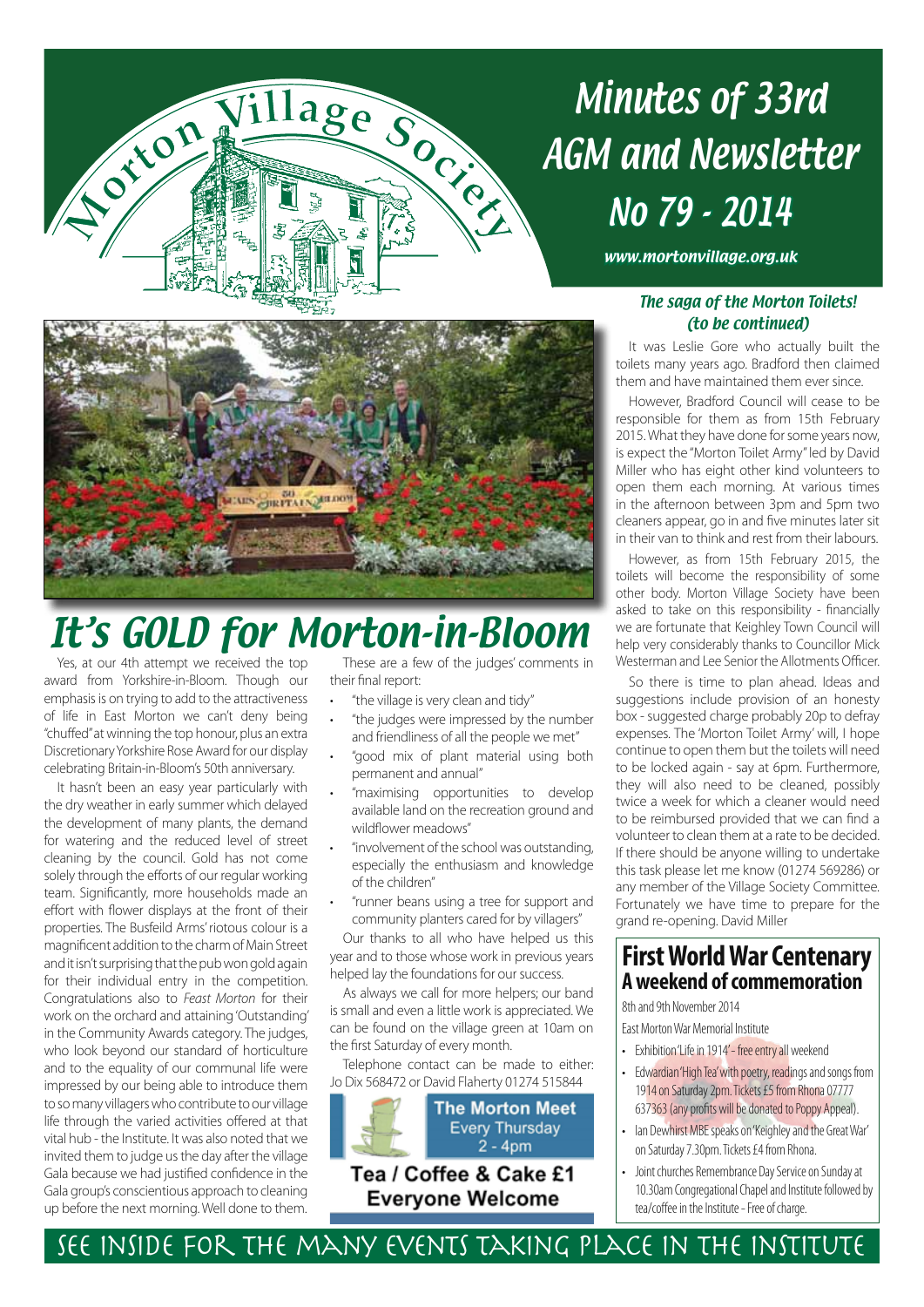## Minutes of 33rd AGM

Minutes of the 33rd Annual Meeting, held in the Institute on Monday, 28th July 2014, at 7.30pm. Councillor Malcolm Slater and Keighley Town Councillor Mick Westerman were present.

Apologies were received from Rhona Emmott, Ann Holden, Dorothy and Bob Dennis, Mick Craven and David Flaherty. The Chairman, David Miller, began by extending a welcome to those attending. The Minutes of the 32nd Annual Meeting were accepted as a correct record of events.

#### Matters arising from the minutes

The splendid Village Green continues to be a great credit to all those who help maintain it. The telephone box has now "had a makeover" having been repainted and glazed. It was hoped to make a feature of it in some way. Councillor Westerman commented that Keighley Town Council would undertake any future repainting needed on the box.

#### Chairman's Report

David Miller said all matters brought before the committee had been discussed and moved forward in a businesslike and amicable manner.

#### Treasurer's report

Stephen presented and itemised his 33rd report, showing a small surplus for the year and £6,221 in the Bank. Morton Lottery, managed by Barbara Evans and Karen Redhead (and Stephen) accounted for this healthy figure. Although a lot of work, without the Lottery the Society would not be able to function in the same way. Karen Redhead proposed the adoption of the accounts and all were in favour.

#### Election of officers and committee

The names of the current fifteen committee members were read out. These included Barbara Evans as a nominee from the Institute committee and another nominated from Feast Morton. The Secretary proposed David Flaherty as a new member, seconded by Jo Dix. There were no other nominations. The current officers were elected en bloc for the coming year.

#### Election of auditor

Stephen proposed Michael Millar continue as auditor, seconded by David.

#### Institute report

For the Institute committee, Karen said that the snooker table had now been removed and currently the specification was out to builders to tender for the renovation of the room to include soundproofing. In the longer term, they were looking at window replacement, which would reduce heating costs and were hoping there may be grants available to contribute towards the costs of this. Also improvements to the stone frontage and to outside doors were another project for future consideration. The Council were no longer able to carry out these replacements. Rhona had found an old document indicating how the stone frontage was planned initially but due to costs, never took place. The Institute committee hoped the Village Society might make a financial contribution towards these projects. There were presently lots of clubs running and plenty of hiring out for private functions.

David commented on the good community spirit within the village and that we should be very proud of it and of those who help to make it so.

#### Village Green maintenance

The condition of the grass was an area needing improvement and Pauline Horne said that any help on the Green would be gratefully received. The current contract for the grass cutting would be looked at, which Stephen felt was value for money. The gardener also carried out periodic tidying in the graveyard in Green End Road. Councillor Westerman suggested contacting the Keighley Area Co-ordinator's office re-help with maintenance. There are some youth schemes operating during school holiday periods. Karen said that a resident had expressed an interest in helping in the graveyard.

#### Morton Lottery

Stephen reiterated that without the energy of Barbara and Karen, the Society would have very little money. Barbara said that about 30 new numbers were taken up at the Gala and there were now about 400 numbers.

#### Morton-in-Bloom

The results of Yorkshire in Bloom would be announced on September 18th. Prior to judging, much work that would normally have been carried out by the Council had not been done and this involved the volunteers in some really hard graft cleaning and clearing weedy gutters and road edges that they did not wish to do again! Jo said it had been a mixed year and entry in YIB next year was yet to be discussed. She mentioned the areas MIB had developed and said a display board would be good. Local children had enjoyed planting sunflowers and she asked that anyone using the Institute during the warm weather would be helping lots if they could water the planters outside the extension. The Secretary commented on the before and after photographs MIB had displayed on judging day. It was good to see how the areas have been developed. Jo thanked Stephen for preparing the portfolios for the judges. Planting on the Green had been funded from the MIB coffee morning in the spring.

#### Any other business

David explained the current position regarding the public toilets, built by Lesley Gore during his professional career. Jill Wilkinson (BMDC Ancillary Services Manager) had indicated willingness for the Society to take over the toilet block – a possibility the committee considered subject to various provisos. Lee Senior had brought this before Keighley Town Council at the beginning of July and Councillor Westerman said that providing the Society agreed to manage the opening and closing, and finding a cleaner, KTC would take care of all the bills. David was happy to continue to manage the opening rota. Lee was to survey the building to see if any remedial work needed to be carried out. David asked

the meeting to accept in principle Councillor Westerman's proposal. All were in favour. The new arrangements would not come into being until the spring of 2015, hopefully allowing sufficient time to find a cleaner and establish the opening and closing rota. Honesty boxes could be placed inside the two toilets.

There was discussion about the forthcoming change from green bin bags to brown bins. Residents would be invited to order a brown bin – some had already been notified. Only the brown bin would be emptied and not any other bags placed alongside. The green bags would be taken away on the last collection before brown bin collecting is implemented. The change is a time saving initiative apparently. Councillor Slater offered to invite a representative of the cleansing department to address the issue at the next Neighbourhood Forum meeting in the village.

David closed the meeting and thanked residents for attending.

#### e desian mil



#### Obituary Eric Brunton 1925-2014

Sadly the village lost an old Mortonian very recently, Eric was known to many people in the village, he was the oldest man to have been born and still living in the village. Eric was well known for his singing and after his wife Muriel died a few years ago he wrote this poem for her.

#### **She**

She's not there, I've looked again today, I know that I looked yesterday And she wasn't there

I am sure she is here Her presence feels so near But when I turn to see She's gone again from me

I sit down at the table It seems strange on my own But one has to feel able To cope all alone

It's one plate, one fork One knife, no talk, What shall I have for sweet? before I have a walk

The washing up can wait There's hardly any to do It's one plate one fork A beaker and fruit dish too

Bedtime comes and it's up the stairs She always went before me I follow up to see where she's gone But she's not there, you see

Eric Brunton